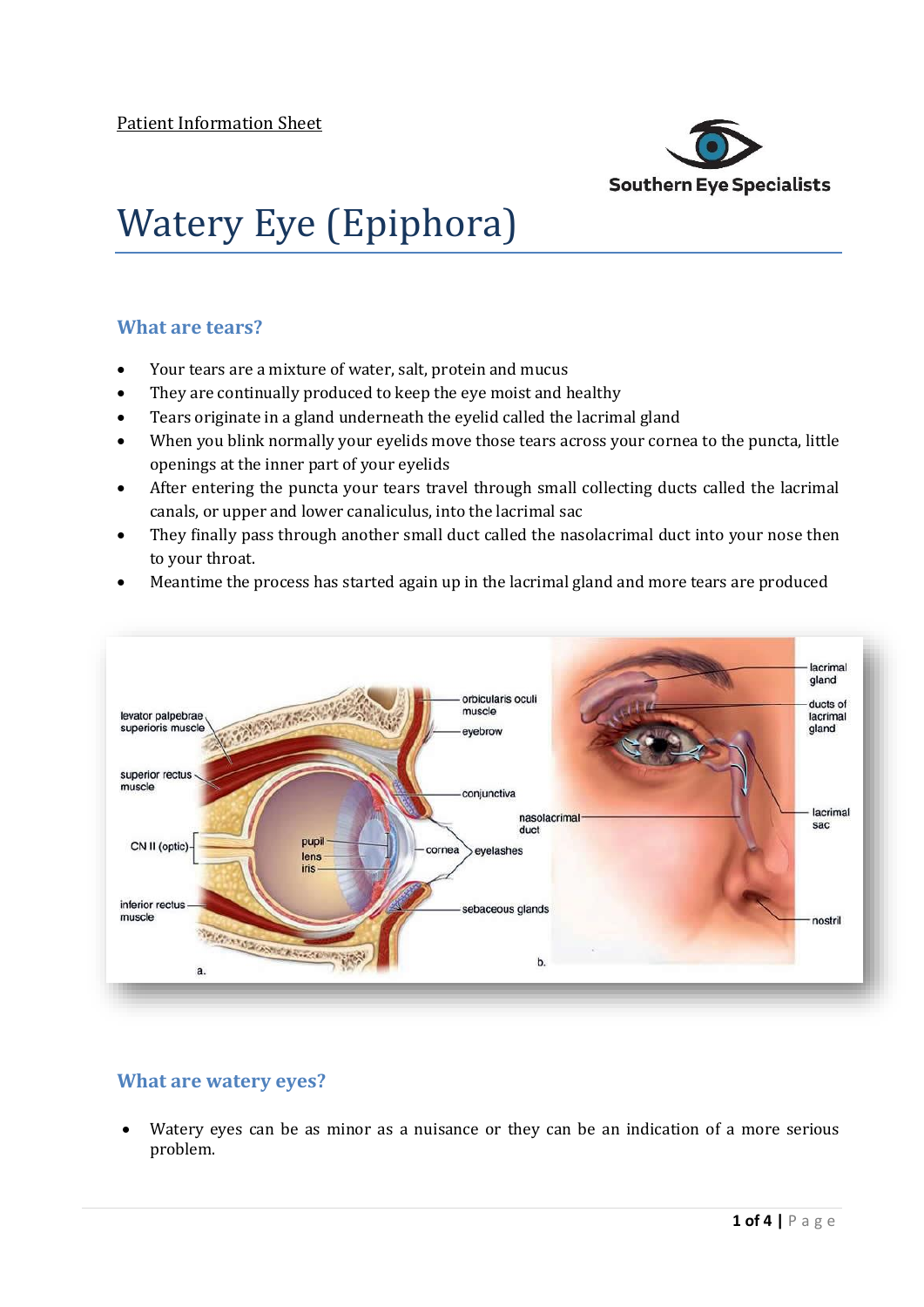- Tears are necessary for the lubrication of the eyes and to wash away particles and foreign substances in or around the eyes.
- Excessive tearing can result in watery eyes, however, which is not good.
- The medical term for watery eyes is *epiphora*, which simply means increased tearing.
- Epiphora has many causes, and there are many ways to alleviate the symptoms.



- Epiphora happens one of two ways:
	- 1. either the tear drainage duct is not functioning properly or
	- 2. the eye is producing more tears than necessary.
- You may have noticed that infants have unusually teary eyes.
- This is because newborns do not have fully developed tear ducts.
- It takes weeks for a infant to begin producing tears, and it may be several weeks before their nasolacrimal canal, which contains the duct, opens up.
- Most babies' tear ducts open up within the first year of life.
- Parents of babies whose ducts are not fully opened by then (a condition known as dacryostenosis, which affects approximately 30 percent of infants) are encouraged to massage the skin overlying the tear ducts to help speed up the process.
- If this does not work, an ophthalmologist can perform a probing procedure to open the ducts and stop the watery eyes.
- It is important to remember that excessive tearing is not an emergency: yes it can be annoying, but it can also be treated easily

## **What are the causes of watery eyes?**

- Some of the possible conditions causing water eyes, or epiphora, are:
	- Blepharitis which inflames the eyelids and creates poor quality tears
	- Dry eyes which make the eyes sore causing reflex watering
	- An allergy
	- Something irritating your eye such as eyelash growth
	- Thyroid eye disease

#### **Remedies for watery eyes**

#### *Ectropion*

As you age, the muscles and tendons in your eyelids tend to relax.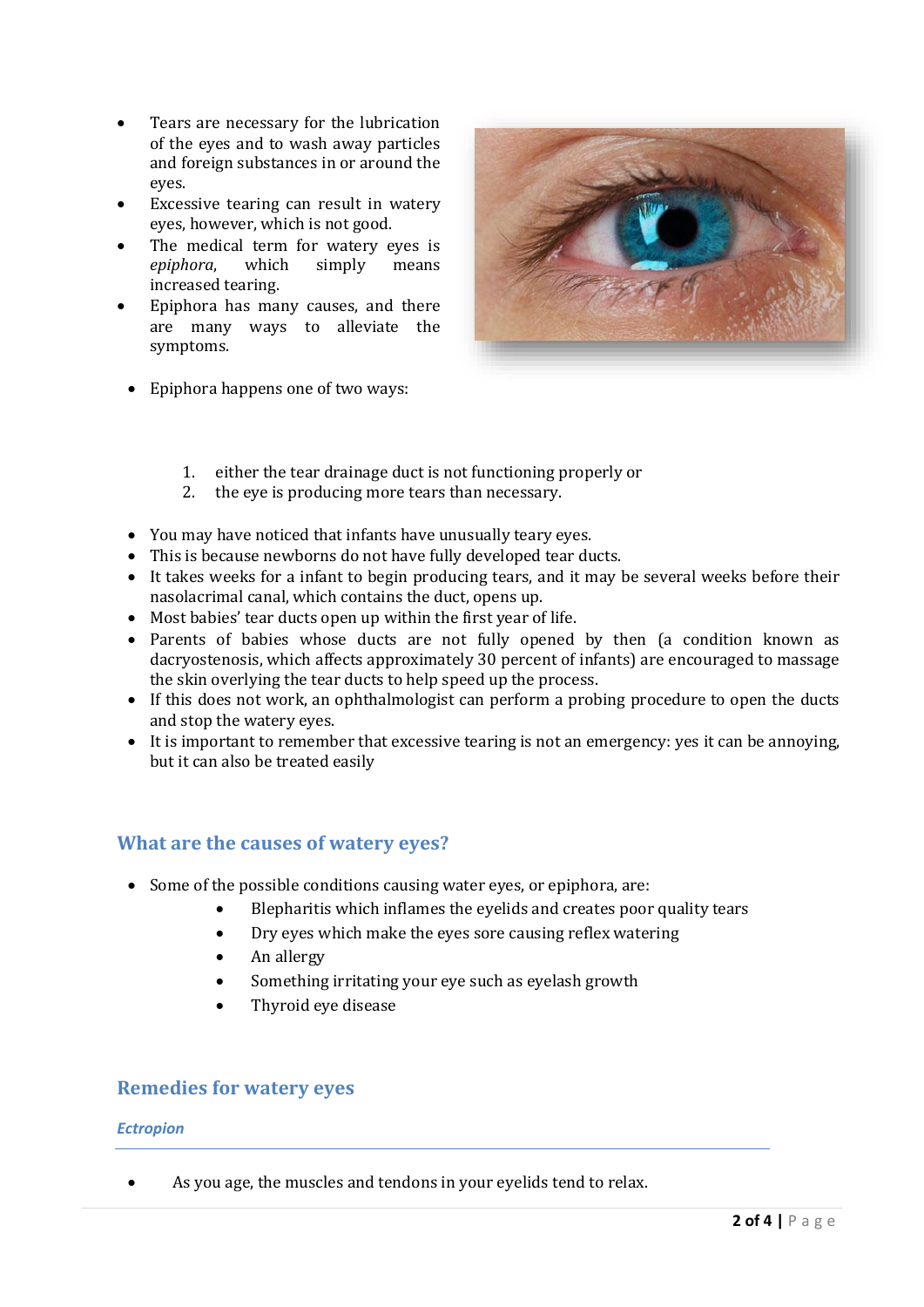- If they relax too much the inner part of your eyelid may not lie flat against the surface of your eye and ectropion results.
- The reverse effect of ectropion is entropian where the eyelid turns in.
- If you suffer from ectropion tears are prevented from entering the puncta and they end up pooling in the corner of your eye.
- They may become stagnantthus irritating the eye.
- Treatment of ectropion may include the application of artificial tears, lubricating eye ointments or surgery to tighten the tendons and muscles of your eyelid.
- To remedy ectropion your eye specialist can do a lid-tightening procedure under local anaesthetic at Southern Eye.



#### *Blocked tear duct*

- A common age-related cause of watery eye is a blocked tear duct.
- The blockage can occur anywhere between the puncta to the nasolacrimal canal.
- Your eye specialist will pass a narrow probe into the punctum and inject salty water, which, if it reaches the nose, means there is not a blockage.
- If the puncta are partially blocked they can sometimes be dilated with a small instrument which will provide temporary relief from overtearing.
- If the blockage is more severe it can be treated with a simple surgical procedure called a punctoplasty, at Southern Eye's rooms.



 However if the blockage is found to be in the nasolacrimal duct it may require a dacryocystorhinostomy operation to get past the blockage.